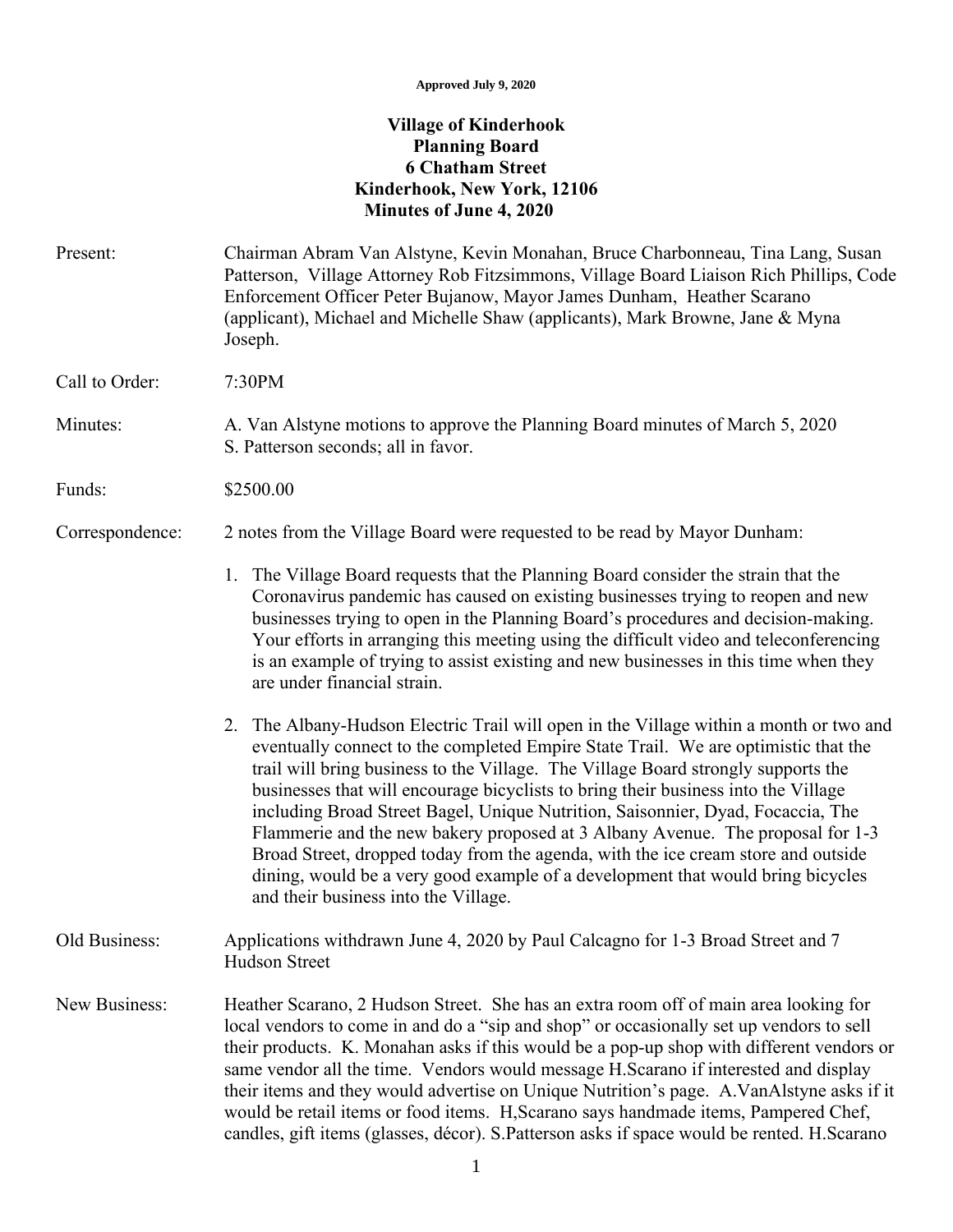would allow them to do it and people visiting the vendors would perhaps buy teas and people buying teas would visit these vendors. A win-win situation. Not a subletting situation. S,Patterson thinks a restriction on what types of vendors would be there. R.Fitzsimmons states it would be permissible as retail. P.Bujanow states original store permitted as nutrition/smoothie sales with limited seating and over the counter sales. This would change that use to a retail (mixed-use) which would require code considerations. Capacity of space, bathroom, etc. This is why the application came to the Planning Board. H.Scarano states in December for the Candlelight Night that she was encouraged to have vendors in her store. S.Patterson looking for restrictions to make sure vendors in character for the Village as 10 years from now, H. Scarano may not be the person who owns this business. K.Monahan asks what the difference is if she sold candles and smoothies. R.Fitzsimmons states we are modifying previously approved site plan to allow the retail to join the restaurant/smoothie drink service. Now a retail component would be added. A.VanAlstyne asks S.Patterson on what restrictions we should frame them. Think of what kinds of vendors should be allowed in there. P.Bujanow states we would need to review the capacity of the space. H.Scarano is going to withdraw her application and not go forward with this application at this time. T.Lang feels Heather is being discouraged by the Planning Board and we have to be more accommodating if we want businesses in the Village. Could a temporary permit perhaps be given for three months so she could try it out and not discourage any creative thought? R.Fitzsimmons should not impose a time limit as this becomes an enforceability problem. The code says they can have retail and we can't govern what is sold. This is an application where we could waive Public Hearing requirement and waive a formal drawn site plan, make a negative declaration and make a motion to approve site plan tonight. A. VanAlstyne comfortable with this. B Charbonneau agrees, K Monahan seconds. We need to be open minded with business. P Bujanow from a code perspective it is a tight space and to define the occupancy if we don't have an area defined for the retail. Exit and egress may be a concern. Safety is primary concern. H.Scarano understands codes and rules but still, at this point she is going to pass and she appreciates the points everyone made.

Michael and Michelle Shaw, 43 Broad Street. New building to be used as a workshop (automotive interest and woodworking and artistic studio) with facilities (toilet and sink). M.Shaw met with the engineer at Columbia County Health Department. Different options. Could tie into existing septic with a dry well. The engineer explained advantages of putting in a new small system. Application submitted with a new system with a septic tank and small leach field. Soil was inspected, perc test performed. B.Charbonneau asks P.Bujanow why this application came to Planning Board. P.Bujanow explains that it is rare to have a second septic system on a lot this size. 1.14 acre and wants to make sure it will not interfere with other systems. Regulated by Public Health law. R1 Zone, 20,000 square feet, single family zone. How it is placed so it does not interfere with lines of other systems. It needs a site plan review, second septic system on a residential one family size lot. Village Code says one family, one septic system. Setting the precedent for future applications. The building will be fully insulated. Neighbors a distance away. No wells as Village has public water. Not to be rented out or used as a bed and breakfast, personal use only. To tie into existing system would cost quite a bit more. P.Bujanow asks if future applications coming in and they want to add a second system, where will we allow this? R.Fitzsimmons states this is accessory to a single family residence, not something we normally review. 10 or 20 years down the road, can't be listed as a "mother in law apartment". This will provide document in that property's file that this is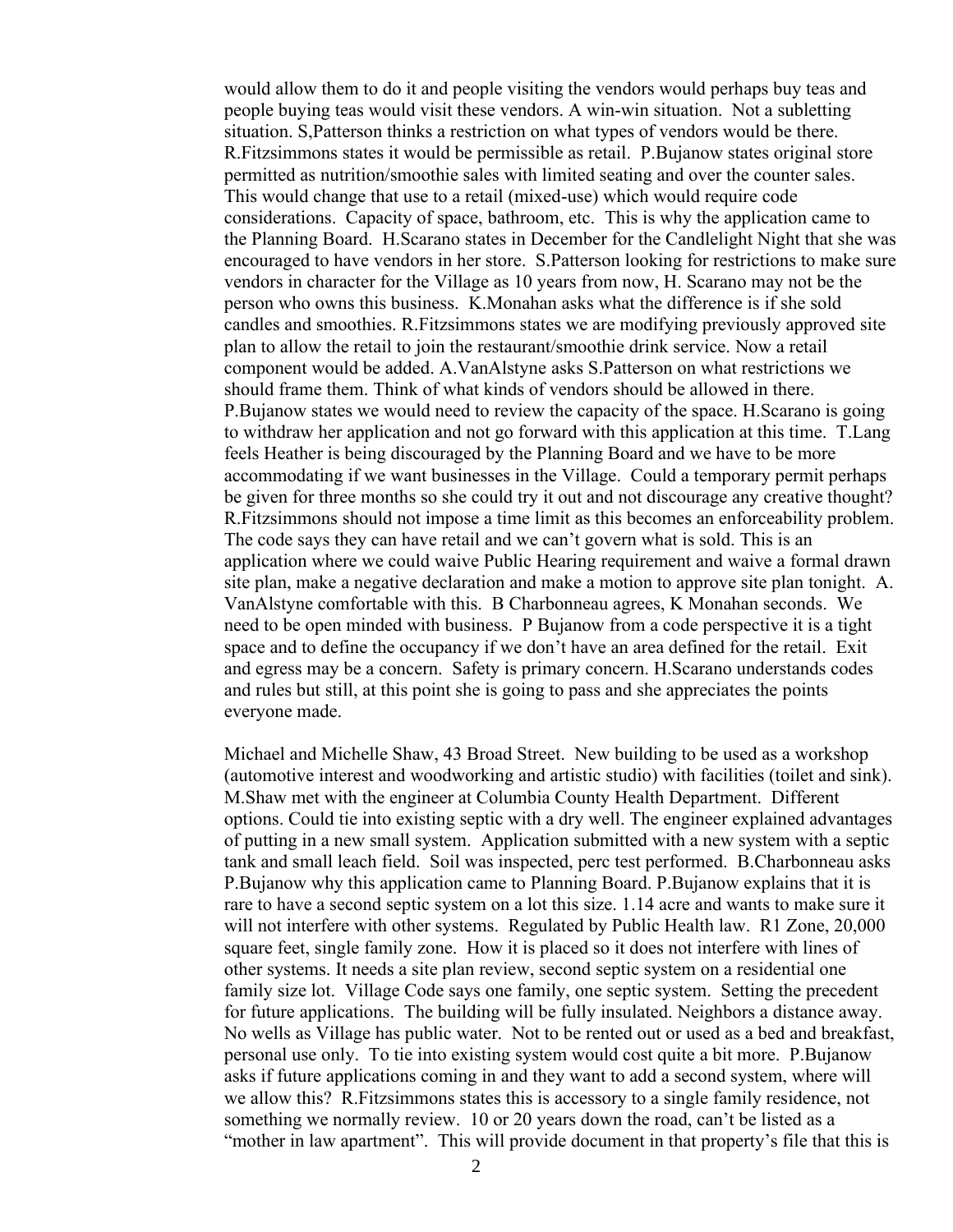accessory to a single-family residence. A.Van Alstyne motion to approve site plan provided for the additional septic system as accessory to their single family residence. Seconded by B.Charbonneau, all in favor.

P.Bujanow asks R.Fitzsimmons about setback requirements for leach fields. R.Fitzsimmons states there is nothing in the Village Code for that. 25' and 64' are on the Shaw's plans from Columbia County, if there was well water (which the Village has municipal water), there would need to be a 200' setback from septic system to well. P.Bujanow has a future issue with an amendment to another existing septic system. Columbia County and the Village engineer may be contacted.

A.VanAlstyne asks P.Bujanow to discuss next agenda items which is possible Code additions and changes.

- 1. Currently, the Village does not have any Geothermal regulations. We do have solar regulations and Geothermal has similar complications like that of solar systems. A Geothermal code needs to be set up to help monitor installations. B.Charbonneau suggests looking at The School who has 13 Geothermal wells, use as a review point. T.Lang asks how a new law is added to the code. P.Bujanow distributed a draft law for approval to the Planning Board, April 2020. R.Fitzsimmons states anytime there is an addition or change in code, Planning Board is the gatekeeper of the new proposed regulations. P.Bujanow to resend this draft law to the Planning Board members.
- 2. Dumpster law in draft form for the Village Board. R.Fitzsimmons reviewed changes and provisions added for temporary dumpsters and roll offs. All incorporated into revised version of the draft law. Planning Board needs to consider two issues for PODS. 1. Law currently only allows for someone to have POD if open Building Permit. Should we add a 30 day time limit with a 30 day renewal option? 2. Current size limitation on PODS 9'x10'x20' per law but PODS come in 3 sizes per their website:  $16x8x8$  or  $12x8x8$  or  $7x7x8$  so we need to reconcile allowable sizes.
- 3. Air BnB. P.Bujanow has concerns that he will put into a readable format and will review with Mayor Dunham and send to the Planning Board.

Mayor Dunham has a proposed law to allow 8' fence (from ground) for side and back yards for properties that abut the AHET. This was not referred to the Planning Board. Looking to pass this at the next Village Board meeting. Mayor Dunham reads the proposed law to the Planning Board. Presently 6' fence is allowed. The grade of the trail has been raised about 3' so a 6' fence does not allow privacy. K.Monahan motion to approve, A.VanAlstyne seconds, all in favor.

R.Phillips discusses the annual elections of the Planning Board at the organizational meeting which has yet to take place. K.Monahan would be President, B.Charbonneau would be Vice President and T.Lang would be Secretary. A.VanAstyne moves to adopt these roles for these board members, S.Patterson seconds, all in favor. R.Phillips thanks A.VanAlstyne be for his leadership and congratulations to K.Monahan and thanks the Board for their work.

Next Meeting: July 2, 2020

Adjournment: 8:45 PM - A.VanAlstyne moves to adjourn, S.Patterson seconds, all in favor.